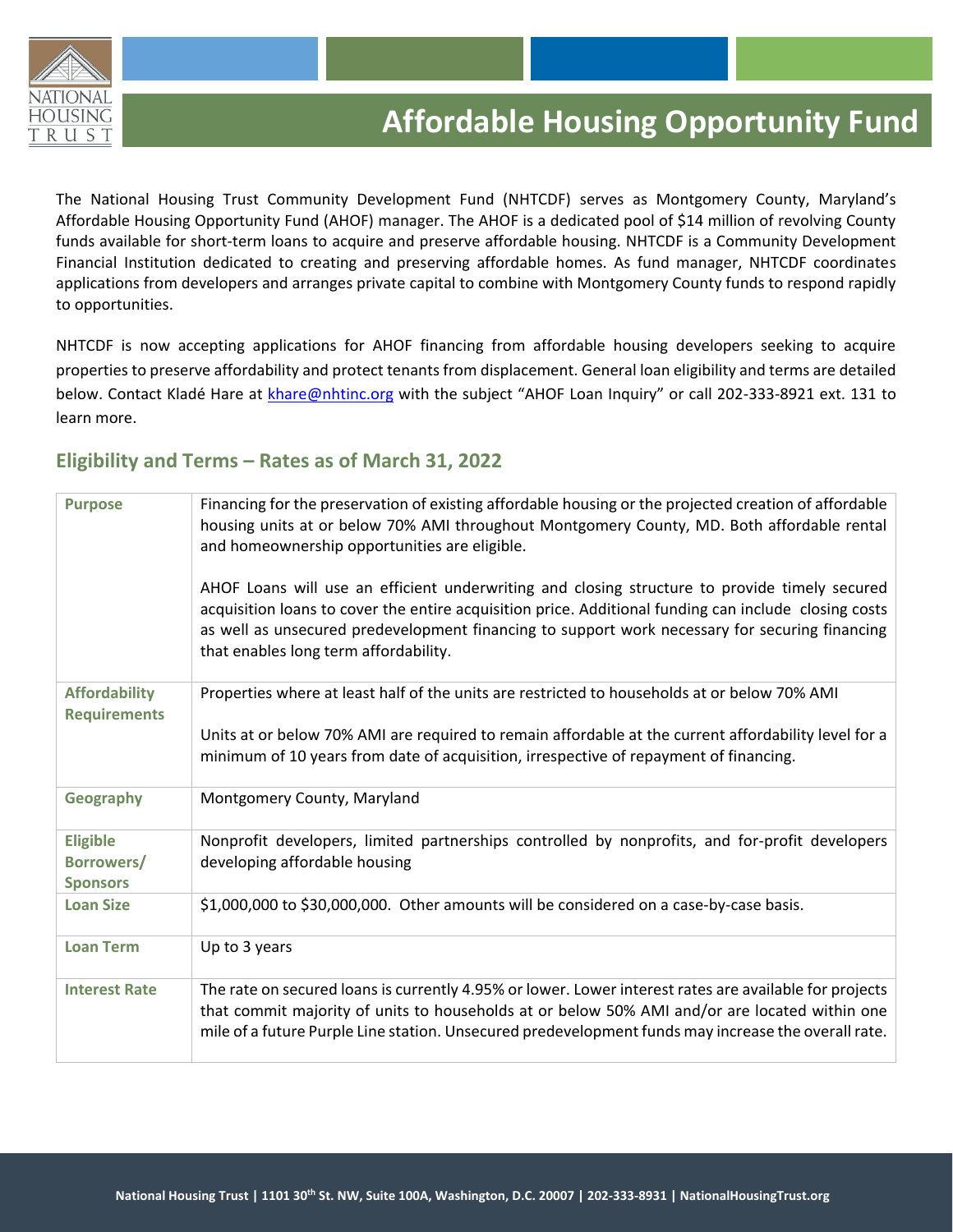

| <b>Fees</b>    | Origination fee up to 1.5% of total loan amounts<br>Legal Fees up to 0.5% of total loan amounts<br>٠<br>A partially refundable application fee will be charged. The application fee will be credited<br>п<br>toward the origination fee at closing, adding no additional expense to completed transactions.<br>Borrower is responsible for all closing and third-party expenses. |
|----------------|----------------------------------------------------------------------------------------------------------------------------------------------------------------------------------------------------------------------------------------------------------------------------------------------------------------------------------------------------------------------------------|
| Collateral/    | Acquisition loans secured in first or subordinate lien position on real estate                                                                                                                                                                                                                                                                                                   |
| Loan-to-Value  | Maximum 105% LTV for secured Acquisition Loans<br>٠                                                                                                                                                                                                                                                                                                                              |
| Predevelopment | Additional loans may be eligible as unsecured with full recourse to developer's balance sheet.                                                                                                                                                                                                                                                                                   |
| and Bridge     | Subordinate liens are preferred and may be required.                                                                                                                                                                                                                                                                                                                             |
| <b>Loans</b>   |                                                                                                                                                                                                                                                                                                                                                                                  |
| Repayment      | Interest only with principal due at maturity or upon financing of long-term affordability, including<br>public sector financing, construction loan closing, closing of permanent financing.                                                                                                                                                                                      |

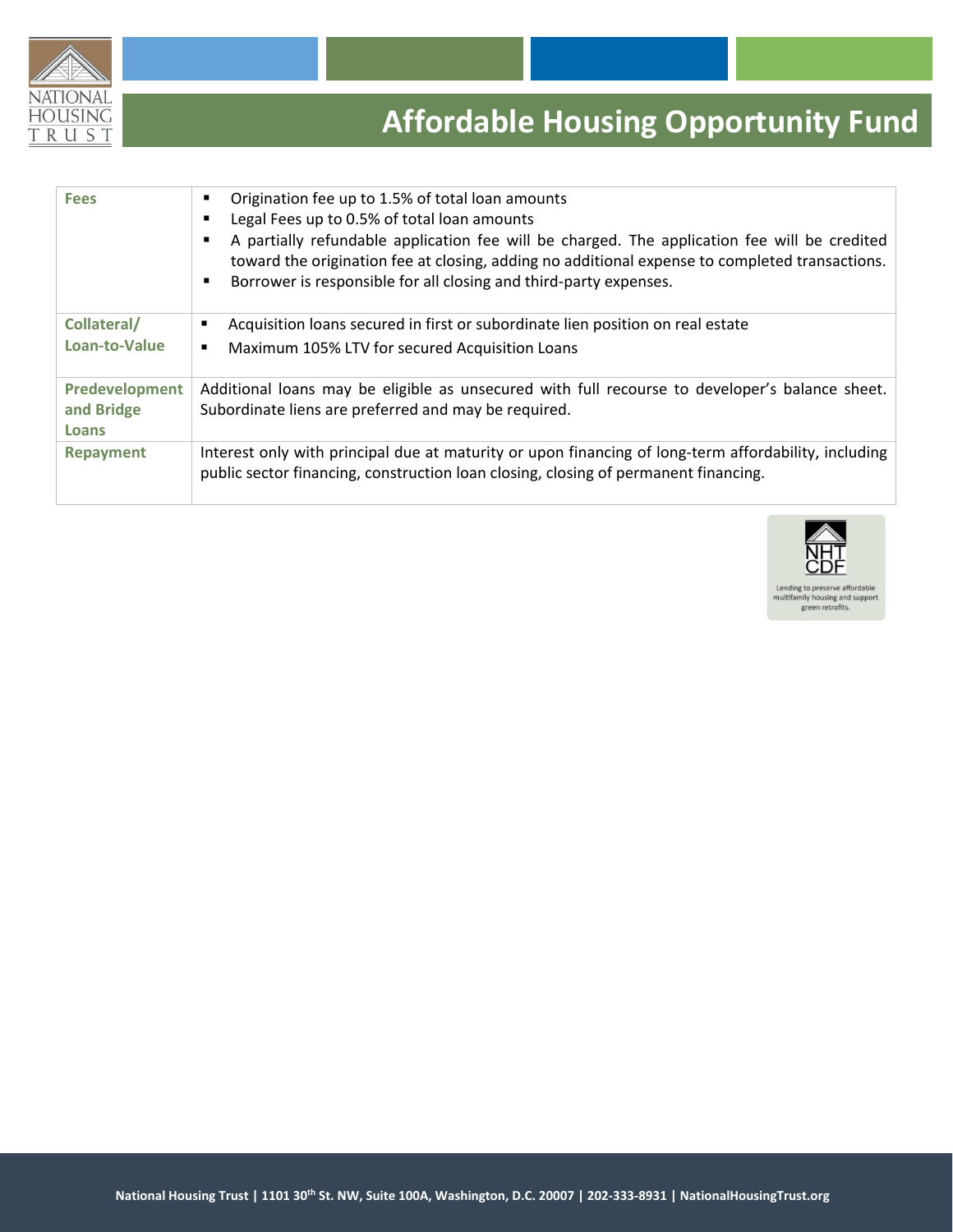

## **FAQs**

## **How do I apply?**

Send loan inquiries to Kladé Hare at [khare@nhtinc.org](mailto:khare@nhtinc.org) with the subject "AHOF Loan Inquiry" or call 202-333-8921 ext. 131.

#### **What is the expected turnaround time to fund transactions?**

The AHOF is structured to make lending decisions quickly. Good faith efforts will be made to commit funds within 30 days of application and close loans withing 60 days.

#### **What type of projects will be prioritized?**

The AHOF must support preservation activity consistent with occupied at-risk multifamily housing with at least 50% of units currently affordable to households earning up to 70% of Area Median Income (AMI), vacant housing, or land representing opportunity for the creation of dedicated affordable housing.

The AHOF will prioritize developments presenting risk of loss of affordability or potential to expand affordable housing, including factors of (1) proximity to transit corridor, (2) affordability of current rents relative to market, (3) additional density opportunity, and (4) potential for long-term affordability financing which can achieve 20% of the units affordable at 50% AMI without displacement.

#### **What are eligible loan repayment sources?**

While repayment sources will be evaluated on a case-by-case basis, most transactions will be underwritten with Low Income Housing Tax Credits (LIHTC) as the primary take out. Fund managers will also consider other sources for repayment, including long-term public agency financing and affordable mortgage products for small NOAH preservation.

Loans are typically made with general recourse to the Borrower. The borrower or sponsor must demonstrate the ability to repay the loan in the event the transaction does not close. Repayment ability may be demonstrated through the strength of the borrower's balance sheet, a guarantee from another entity, a lien on valuable property, or refundable deposits.

## **What is project affordability requirement?**

Transactions will include a requirement for the units at or below 70% AMI to remain affordable at that level for a minimum of 10 years from the date of the financing, irrespective of the repayment of financing, except where permanent financing requires additional years of affordability.

## **Can I count on Montgomery County long-term subsidy if I get this loan?**

Montgomery County's affordable housing priorities are consistent across all programs, however the AHOF is separate from DHCA other funding sources including HIF funds. Receiving an AHOF loan does not guarantee receiving long-term subsidy from other County sources, but such support can be considered in loan repayment planning.